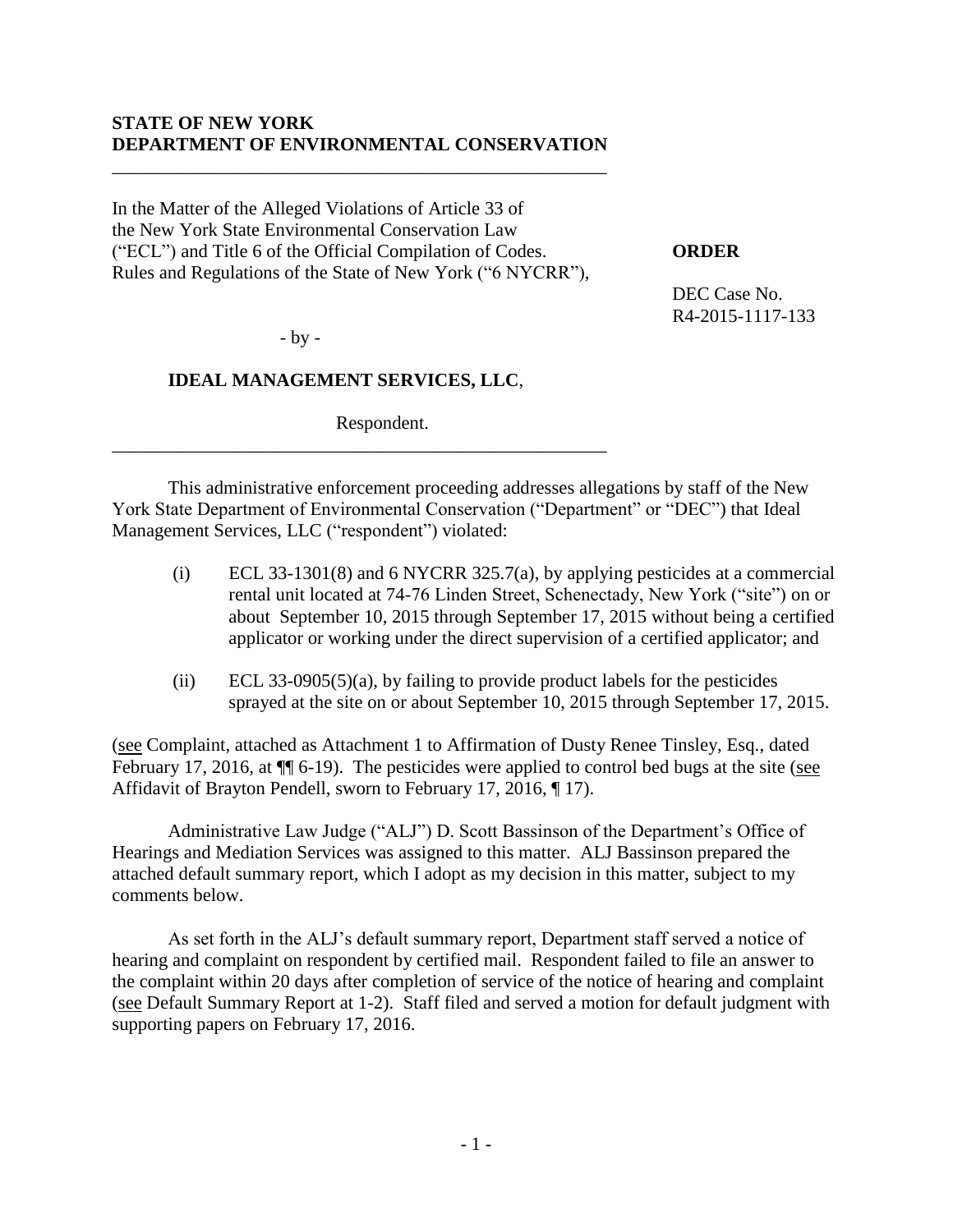As the ALJ properly held, staff has satisfied the procedural requisites for obtaining a default judgment, submitting (i) proof of service upon respondent of the notice of hearing and complaint; (ii) proof of respondent's failure to file an answer; and (iii) a proposed order (see Default Summary Report at 2; see also 6 NYCRR 622.15[b][1]-[3]). The ALJ also held that staff submitted proof of the facts sufficient to support that portion of the first cause of action in the complaint alleging a violation of ECL 33-1301(8) (see Matter of Queen City Recycle Center, Inc., Decision and Order of the Commissioner, December 12, 2013, at 3). However, the ALJ concluded that staff had not satisfied this requirement with respect to that portion of the first cause of action alleging a violation of 6 NYCRR 325.7(a), or with respect to the second cause of action (see Default Summary Report at 3-5).

I agree. Staff has submitted proof of the facts sufficient to support the claim that respondent illegally applied pesticides at the site, and, accordingly, I conclude that respondent violated ECL 33-1301(8). I also agree with the ALJ's conclusion that respondent is not liable for a violation of 6 NYCRR 325.7(a). That regulatory provision discusses prohibitions relating to "individuals" only, and would not apply to this respondent which is a domestic limited liability company.

The ALJ has also recommended that I deny staff's motion for a default judgment with respect to staff's second cause of action, which alleges that that respondent violated ECL 33- 0905(5)(a) when it failed "to provide product labels for the pesticides sprayed at the Commercial Property to the occupants of the Commercial Property" (Complaint ¶ 19). ECL 33-0905(5)(a) requires a certified applicator, prior to the application of a pesticide "within or on the premises of a dwelling," to supply the occupants "with a copy of the information, including any warnings, contained on the label of the pesticide to be applied." Such information is to be supplied in a written, digital or electronic format (see id.). The ALJ concludes that staff's language in the complaint is insufficient to support its claim because, in stating that respondent failed to provide product labels, staff failed to state that the required information was not furnished in any other of the formats authorized by the statute. I adopt the ALJ's recommendation, based on my consideration of this same issue in a recent pesticide enforcement proceeding (see Matter of Gibson, Order of the Commissioner, July 5, 2016, at 2).

ECL 71-2907(1) provides for a penalty of up to \$5,000 for a first violation of "any provision of [ECL] article 33," and up to \$10,000 for each subsequent offense. In this proceeding, staff seeks a total civil penalty of two thousand dollars (\$2,000), comprised of one thousand dollars (\$1,000) for each cause of action (see Default Summary Report at 5).

The ALJ recommends that I assess a total civil penalty of one thousand dollars (\$1,000) because he found only one violation (see id.). Respondent, however, was on notice that a civil penalty of two thousand dollars (\$2,000) was being requested, and the penalty provisions of the statute fully support a penalty of two thousand dollars (\$2,000) for a violation of ECL 33- 1301(8) alone. Enforcement of the pesticide laws is necessary for the protection of public health. The illegal application of pesticides here in commercial rental units exposes members of the public to potential harmful effects. Furthermore, the Department's pesticide enforcement policy (see Commissioner Policy DEE-12 dated March 26, 1993 [DEE-12]) indicates that penalties in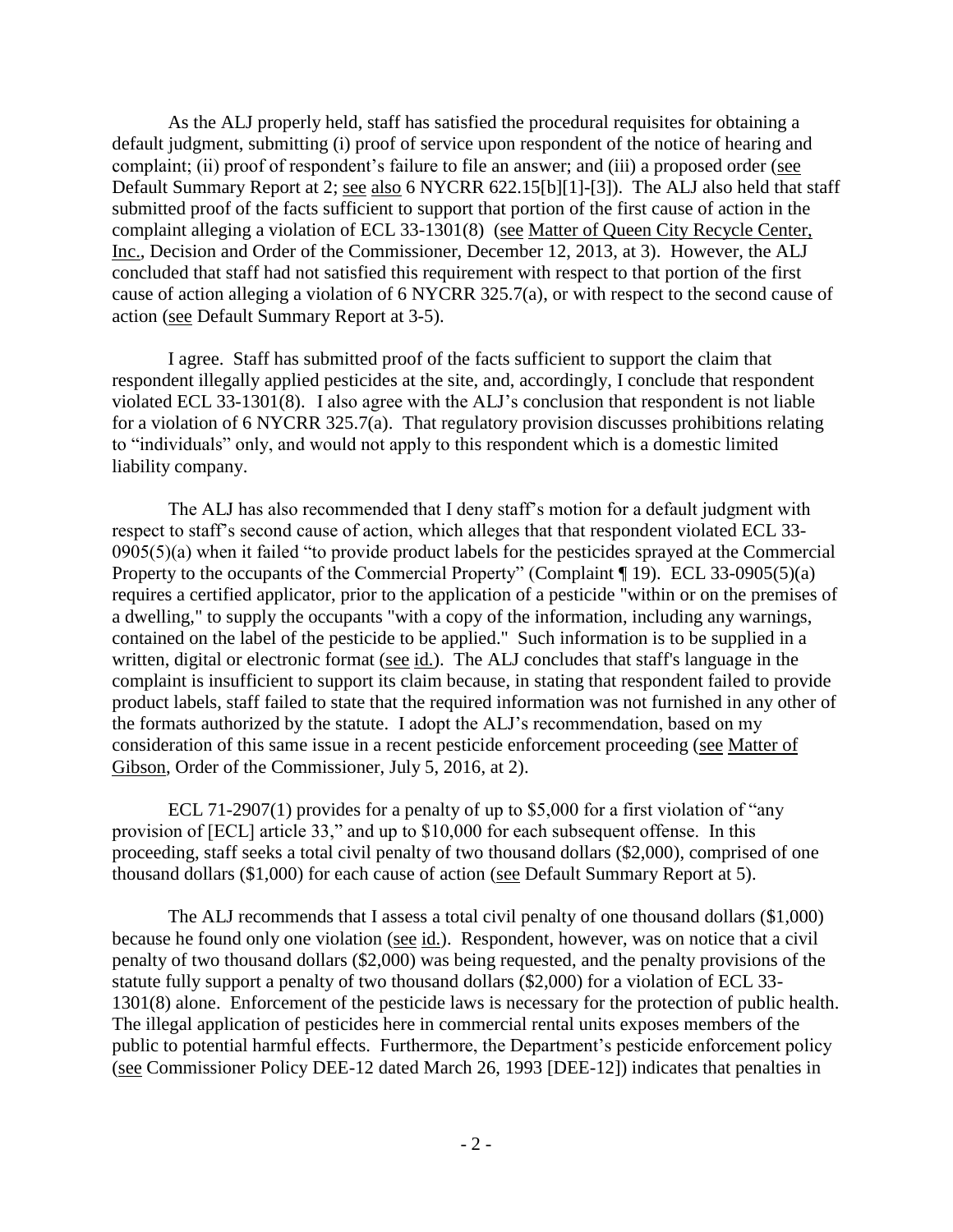adjudicated cases should be substantially higher than what is proposed in the guidance (see e.g. DEE-12, at 1).

In the circumstances of this matter, a civil penalty of two thousand dollars (\$2,000) is authorized and appropriate. I direct that respondent submit the civil penalty to the Department within thirty (30) days of the service of this order on respondent, as requested by Department staff and recommended by the ALJ.

**NOW, THEREFORE,** having considered this matter and being duly advised, it is **ORDERED** that:

- I. Department staff's motion for a default judgment pursuant to 6 NYCRR 622.15 is granted with respect to that portion of the first cause of action alleging that respondent violated ECL 33-1301(8).
- II. Department staff's motion for a default judgment pursuant to 6 NYCRR 622.15 is otherwise denied.
- III. Based upon proof of the facts submitted, respondent Ideal Management Services, LLC is adjudged to have violated ECL 33-1301(8).
- IV. Within thirty (30) days of the service of this order upon respondent Ideal Management Services, LLC, respondent shall pay a civil penalty in the amount of two thousand dollars (\$2,000) by certified check, cashier's check or money order made payable to the New York State Department of Environmental Conservation. The penalty payment shall be sent to the following address:

Office of General Counsel, Region 4 NYS Department of Environmental Conservation 1130 North Westcott Road Schenectady, New York 12306-2014 Attn: Dusty Renee Tinsley, Esq.

V. Any questions or other correspondence regarding this order shall also be addressed to Dusty Renee Tinsley, Esq. at the address referenced in paragraph IV of this order.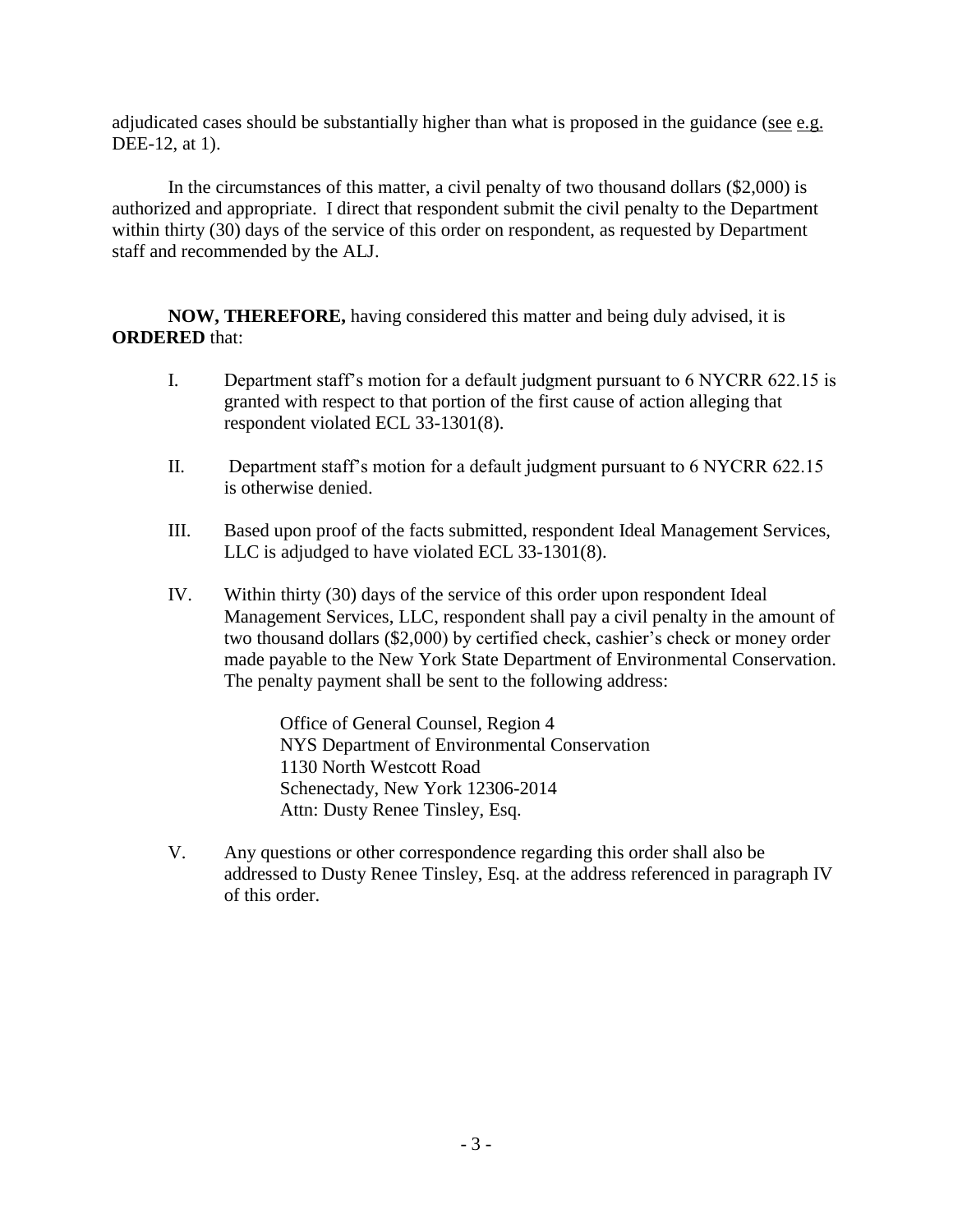VI. The provisions, terms and conditions of this order shall bind respondent Ideal Management Services, LLC, and its agents, successors and assigns, in any and all capacities.

> For the New York State Department of Environmental Conservation

> > /s/

 By: \_\_\_\_\_\_\_\_\_\_\_\_\_\_\_\_\_\_\_\_\_\_\_\_\_\_\_ Basil Seggos Commissioner

Dated: Albany, New York August 18, 2016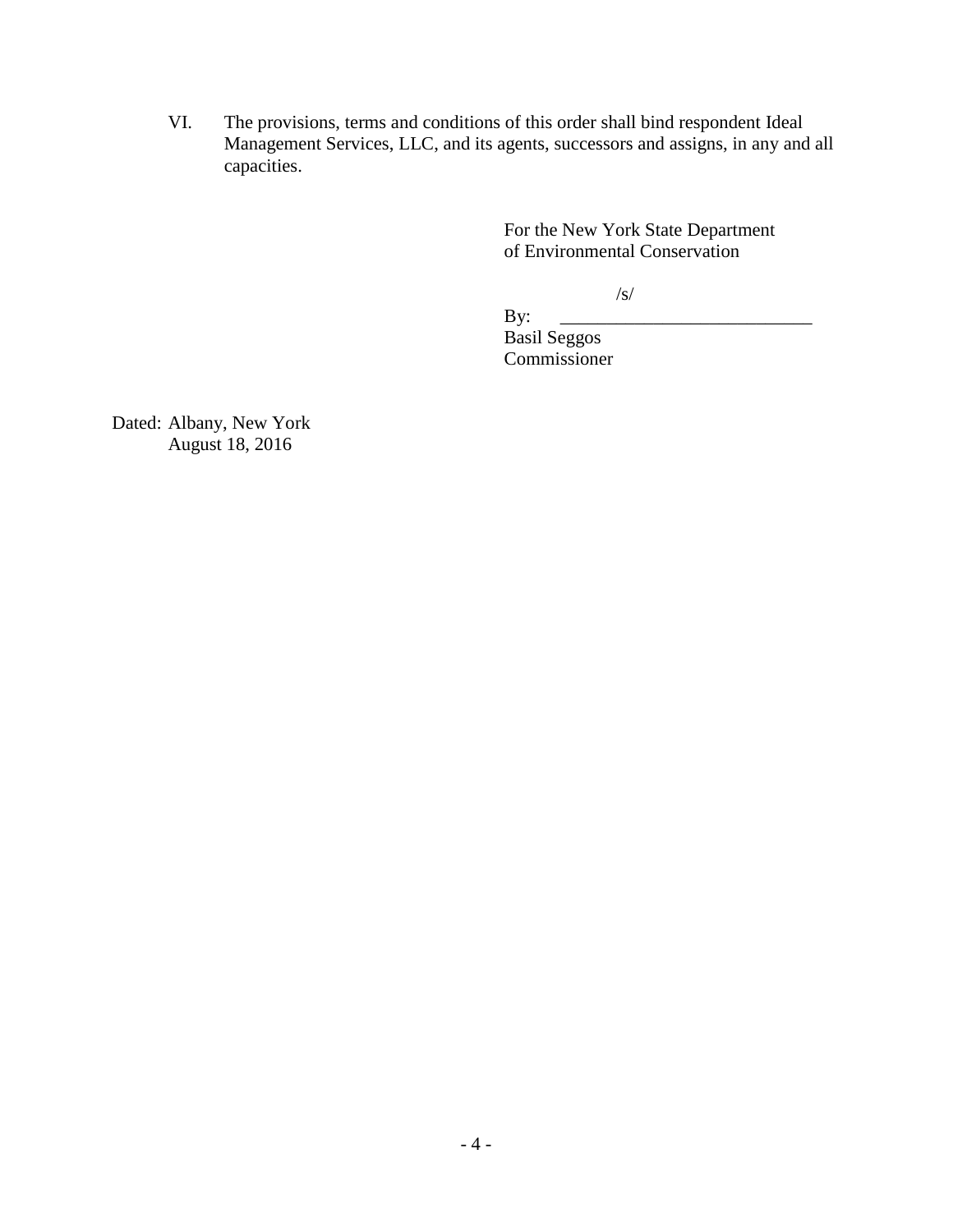## **STATE OF NEW YORK DEPARTMENT OF ENVIRONMENTAL CONSERVATION**

\_\_\_\_\_\_\_\_\_\_\_\_\_\_\_\_\_\_\_\_\_\_\_\_\_\_\_\_\_\_\_\_\_\_\_\_\_\_\_\_\_\_\_\_\_\_\_\_\_\_

In the Matter of the Alleged Violations of Article 33 of the New York State Environmental Conservation Law **DEFAULT SUMMARY** and Title 6 of the Official Compilation of Codes, Rules **REPORT** and Regulations of the State of New York,

DEC Case No. R4-2015-1117-133

- by -

## **IDEAL MANAGEMENT SERVICES, LLC**,

\_\_\_\_\_\_\_\_\_\_\_\_\_\_\_\_\_\_\_\_\_\_\_\_\_\_\_\_\_\_\_\_\_\_\_\_\_\_\_\_\_\_\_\_\_\_\_\_\_\_

Respondent.

## I. Procedural History

Staff of the New York State Department of Environmental Conservation ("Department") served respondent Ideal Management Services, LLC ("respondent") with a notice of hearing and complaint, dated December 23, 2015, asserting two causes of action alleging violations of New York State Environmental Conservation Law ("ECL") § 33-1301(8), ECL § 33-0905(5)(a), and section 325.7(a) of Title 6 of the Official Compilation of Codes, Rules and Regulations of the State of New York ("6 NYCRR") relating to the alleged application of pesticides at 74-76 Linden Street, Schenectady, New York ("Commercial Property" or "property"). Department staff requests in its complaint that the Commissioner issue an order: (i) imposing a civil penalty of two thousand dollars (\$2,000); (ii) stating that respondent shall no longer offer the service of commercial pesticide application unless he has complied with all applicable pesticide regulations and laws; and (iii) directing all other and further relief deemed necessary and appropriate.

Staff sent its notice of hearing and complaint to respondent by certified mail, return receipt requested, on December 23, 2015, addressed to "Jay Sacks, Ideal Management Services, LLC." See Affirmation of Dusty Renee Tinsley, Esq., dated February 17, 2016 ("Tinsley Affirmation"), at  $\P$  2; see also id. Attachment 2 (copies of certified mail receipt and signed return card); id. Attachment 4 (Affidavit of Service by Jill Viscusi, sworn to February 10, 2016 ("Viscusi Aff.")). Staff has submitted copies of: (i) the certified mail receipt, which was signed on behalf of respondent and on which the box marked "Agent" was checked; and (ii) the U.S. Postal Service tracking sheet, reflecting that the notice of hearing and complaint were delivered on December 30, 2015. See Tinsley Affirmation, Attachments 2 and 3; see also Viscusi Aff. Attachments "a" and "b." Thus, service on respondent of the notice of hearing and complaint was complete on December 30, 2015. See 6 NYCRR § 622.3(a)(3).

Staff's notice of hearing stated that respondent was required to "file a written answer to the charges of the violations alleged within twenty (20) days of receipt of the Complaint," and that failure to serve a timely written answer "will result in a default and a waiver of your right to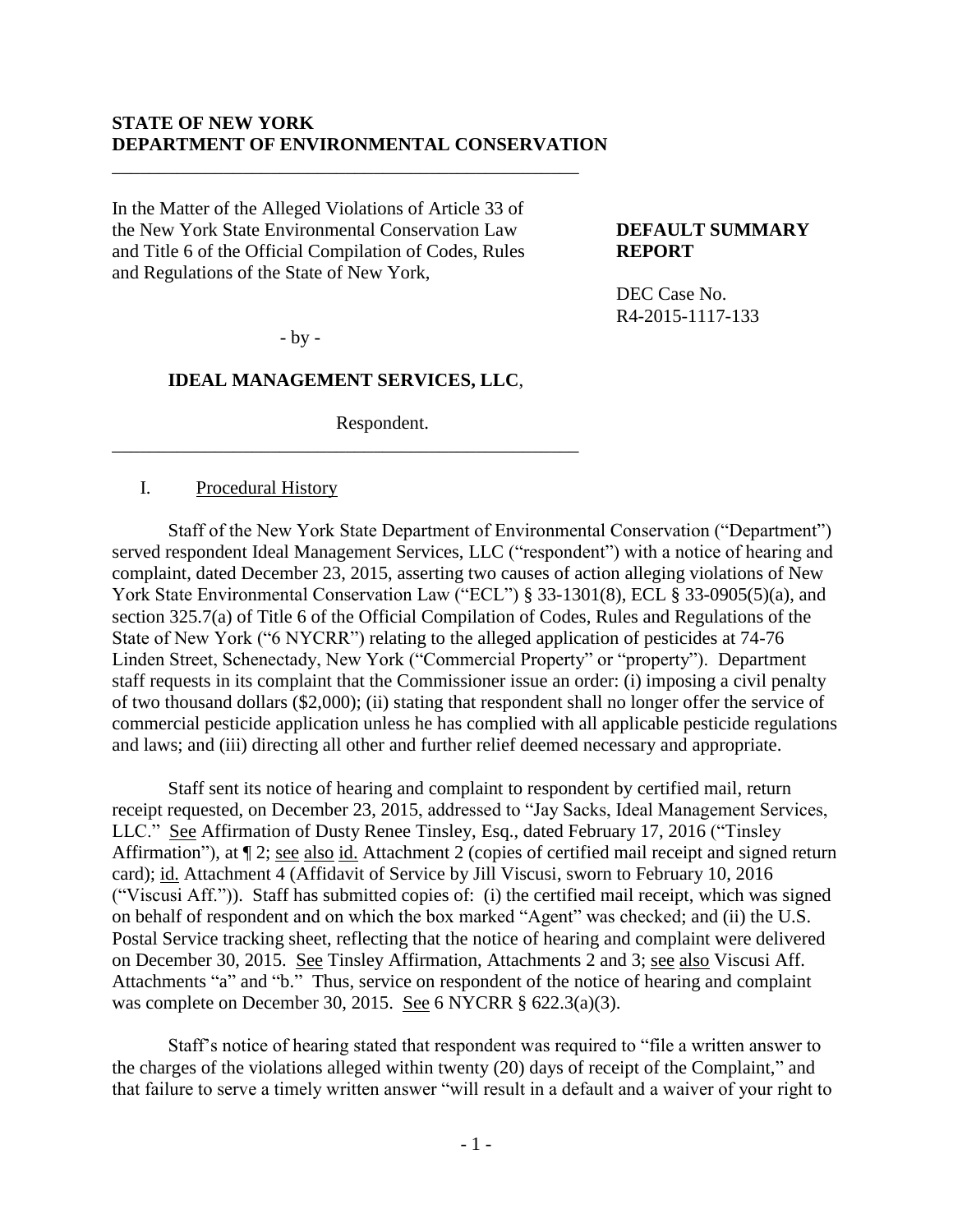a hearing; and, pursuant to 6 NYCRR 622.15, an Order may be issued against you granting the relief requested in the attached Complaint." Tinsley Affirmation, Attachment 1. Respondent failed to serve an answer to the complaint. <u>See</u> Tinsley Affirmation ¶ 6. Staff now moves for a default judgment pursuant to 6 NYCRR § 622.15.

As discussed below, I recommend that the Commissioner grant staff's motion for a default judgment in part.

# II. Discussion

A respondent served with a notice of hearing and complaint must serve an answer within 20 days of receiving the notice of hearing and complaint. See 6 NYCRR § 622.4(a). A respondent's failure to file a timely answer "constitutes a default and a waiver of respondent's right to a hearing." 6 NYCRR § 622.15(a). Upon a respondent's failure to answer a complaint, Department staff may make a motion to an administrative law judge ("ALJ") for a default judgment. Such motion must contain (i) proof of service upon respondent of the notice of hearing and complaint; (ii) proof of respondent's failure to appear or to file a timely answer; and (iii) a proposed order. See 6 NYCRR  $\S$  622.15(b)(1)-(3).

The record in this matter establishes satisfaction of the requirements of section 622.15: (i) Department staff served the notice of hearing and complaint upon respondent; (ii) respondent has failed to file an answer to the complaint; and (iii) Department staff has submitted a proposed order. See Tinsley Affirmation Attachment 7. Staff also served respondent with copies of the motion for default judgment and supporting papers. See February 17, 2016 letter from Dusty Renee Tinsley, Esq. to Chief ALJ James McClymonds, enclosing motion papers and copying respondent.

In addition to satisfying the requirements of section 622.15, a motion for default judgment must include proof of the facts constituting the claim charged. See Matter of Queen City Recycle Center, Inc., Order of the Commissioner, December 12, 2013, at 3 (directing that staff's default motion papers must be consistent with CPLR 3215(f)). A party seeking a default judgment is "required to allege enough facts to enable the court to determine that a viable cause of action exists." Jacobsen v. S & F Service Center, 131 A.D.3d 450, 451 (2d Dep't 2015).

As discussed below, I find that the complaint alleges facts sufficient to find that a viable cause of action exists with respect to that portion of the first cause of action in the complaint alleging a violation of ECL § 33-1301(8). I therefore recommend that the Commissioner grant staff's motion for a default judgment with respect to that portion of the first cause of action. With respect to (i) that portion of staff's first cause of action alleging that respondent violated 6 NYCRR § 325.7(a); and (ii) staff's second cause of action alleging a violation of ECL § 33- $0905(5)$ (a), however, I find that the complaint fails to allege facts sufficient to support a viable cause of action, and I therefore recommend that the Commissioner deny staff's motion for default judgment with respect to those claims.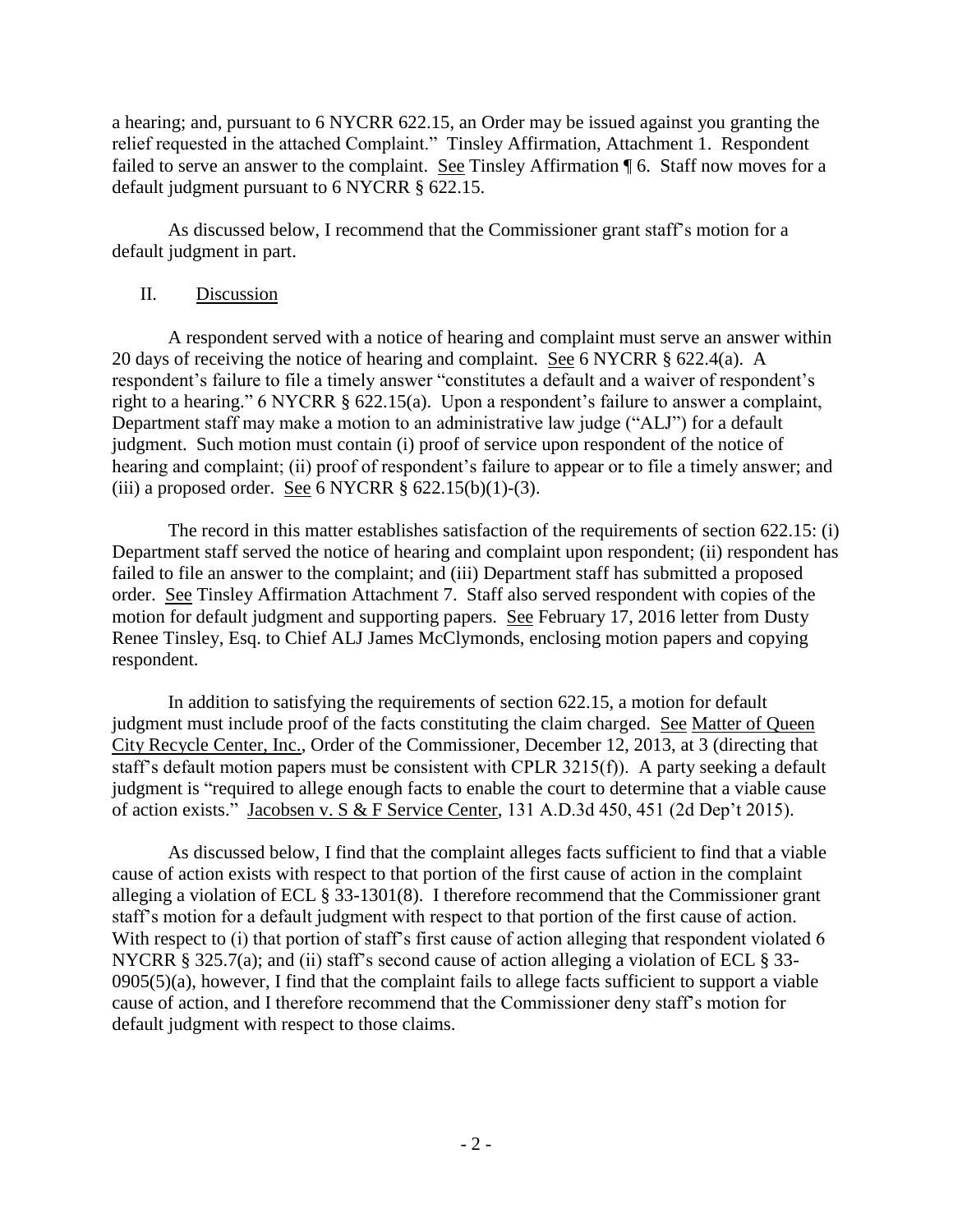### A. Claim Under ECL § 33-1301(8)

In the first cause of action, staff alleges that (i) "[r]espondent applied pesticides at the Commercial Property," Complaint, Tinsley Affirmation Attachment 1 ("Complaint"), ¶ 11; (ii) respondent "did not hold a commercial pesticide certification and was not a certified pesticide applicator," id.  $\P$  12; and (iii) respondent "was not working under the direct supervision of a certified applicator … when pesticides were applied to the Commercial Property." Id. ¶ 13. Staff concludes that respondent "violated ECL § 33-1301.8 and 6 NYCRR Part 325.7(a) when pesticides were applied to the Commercial Property on or about September 10, 2015 through September 17, 2015 *without Respondent being a certified pesticide applicator or under the direct supervision of a certified applicator*." Complaint ¶ 14 (italics added).

Section 33-1301(8), states in relevant part that it is unlawful "[f]or any *person* to engage in the application of pesticides without a pesticide applicator certificate registration" (italics added). Section 33-0101(33) of the ECL defines "person" to include "any individual … corporation … or any other legal entity whatever." See also 6 NYCRR §325.1(au). Since a corporate entity may only act through people, a claim for unlawful application of pesticides may be asserted against a corporate entity such as respondent where one or more of its employees or other agents applies pesticides without a pesticide applicator certificate.

The allegations in the complaint, along with the affidavits and other documents submitted in support of the motion for default judgment, and inferences to be drawn therefrom, are sufficient to grant default judgment with respect to this claim. Service of the notice of hearing and complaint was addressed to "Jay Sacks, Ideal Management Services, LLC." Tinsley Affirmation, Ex. 2. The return receipt was signed, and the box marked "Agent" was checked. See id. Brayton Pendell, a Pesticide Control Specialist 1 in the Division of Materials Management at the Department's Region 4 office, stated in his affidavit that (i) respondent "is the property manager for" the property; (ii) he inspected the property and spoke with a resident who had made a complaint to the Department; (iii) on September 29, 2015, he "spoke with Jay Sacks of Ideal Management Services, LLC" by telephone; and (iv) "Mr. Sacks stated that … he applied pesticides for bed bug control purchased from Home Depot to the Commercial Property on at least two occasions; and [that] he did not have a pesticide applicator license." Affidavit of Brayton Pendell, sworn to February 17, 2016 ("Pendell Aff."), at  $\P$  5, 7, 8, 10(a) and (b), respectively

The record is therefore sufficient, for purposes of a default motion, to find that Mr. Sacks, who does not have a pesticide applicator license, applied pesticides at the property as an employee or other agent of respondent. I therefore recommend that the Commissioner grant staff's motion for default judgment holding respondent liable for violating ECL § 33-1301(8).

### B. Claim Under 6 NYCRR § 325.7(a)

In addition to alleging a violation of ECL  $\S$  33-1301(8), the first cause of action alleges that respondent violated 6 NYCRR § 325.7(a) when pesticides were applied at the site "*without Respondent being a certified pesticide applicator* or under the direct supervision of a certified applicator." Complaint ¶ 14 (italics added). The relevant statutes, regulations, and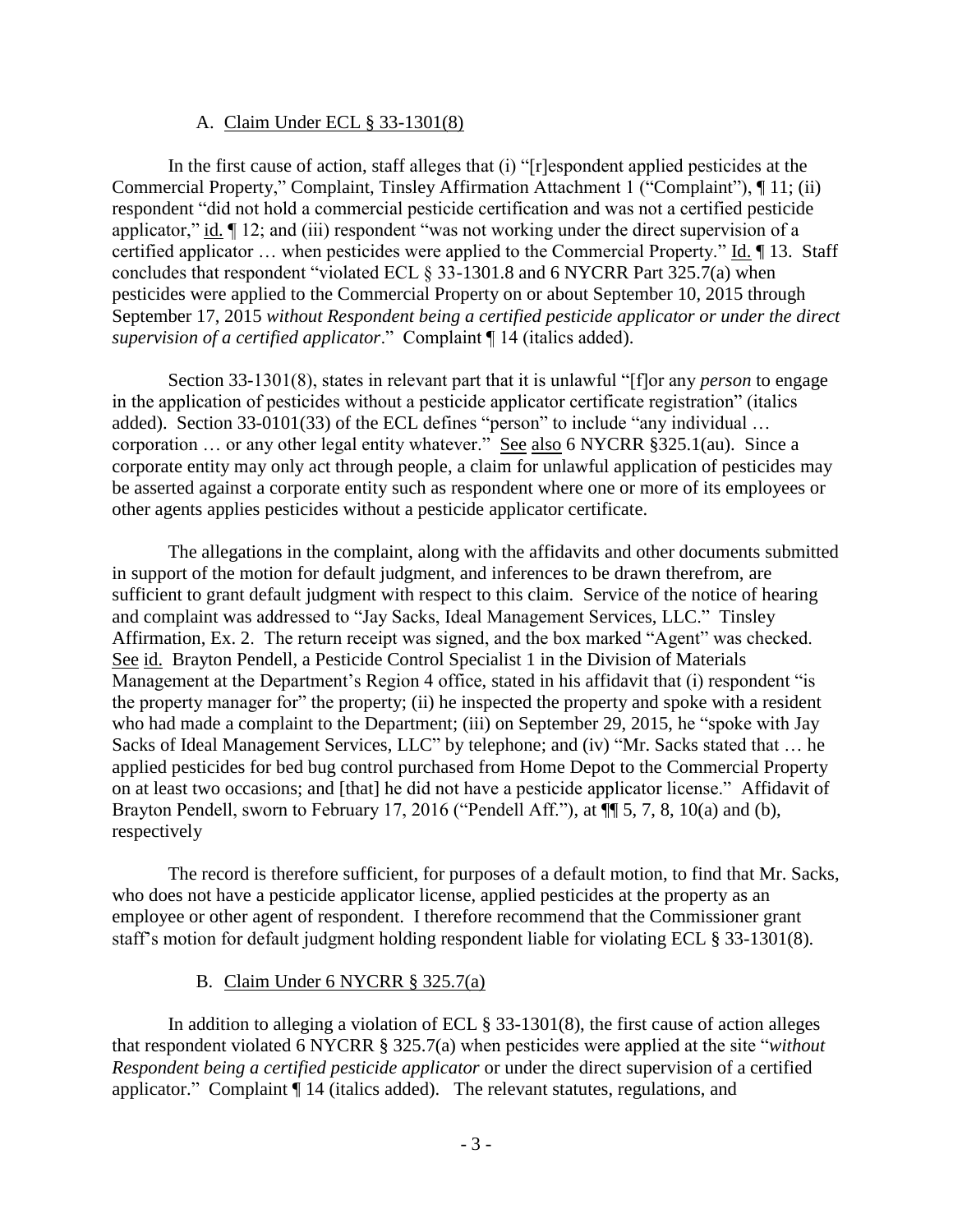Departmental web sites and forms, however, do not appear to contemplate that a corporate entity such as respondent – a limited liability company – can be a certified applicator. As discussed below, I recommend that the Commissioner deny staff's motion for a default judgment with respect to the claim that respondent violated 6 NYCRR § 325.7(a).

As discussed above, a corporate entity – which is a "person" under the statute – may be held liable when an uncertified employee or other agent applies pesticides on behalf of the entity. The prohibition in the cited regulation, however, is addressed to "individuals," not "persons." See 6 NYCRR § 325.7(a) (stating in relevant part that "[a]n *individual*" must not engage in the commercial application of pesticides … unless that *individual* is a certified applicator and possesses, *on their person*, a valid identification card" (italics added)). 1

Moreover, "certified applicator" is defined in statute as "any *individual* who is certified to use or supervise the use of" pesticides. ECL § 33-0101(10) (italics added); <u>see also</u> 6 NYCRR § 325.8(a) ("*Commercial applicator*. An *individual* shall be eligible for commercial pesticide applicator certification in specific categories or subcategories….") (second italics added); 6 NYCRR § 325.1(k) (certification defined as "the recognition by the department that the *individual* has demonstrated competency and is therefore authorized to use or supervise the use of pesticides or sell restricted use pesticides"); see also <http://www.dec.ny.gov/permits/45618.html#Commercial> (Department web page discussing eligibility requirements an *individual* must meet to become a certified applicator, and providing information regarding pesticide applicator/technician certification, including requirement of photo identification on file with the Department of Motor Vehicles).

Respondent should be held liable under ECL § 33-1301(8) because it is a "person" (see ECL § 33-0101(33)) whose employee/agent Mr. Sacks applied pesticides without proper certification. Because the language of the related regulation – unlike the statute – is limited to "individuals" rather than "persons," however, respondent should not be held liable for violating the regulation.

# C. Claim Under ECL § 33-0905(5)(a)

 $\overline{a}$ 

Staff's second cause of action alleges that respondent violated ECL  $\S 33$ -0905(5)(a) when it failed "to provide product labels for the pesticides sprayed at the Commercial Property to the occupants of the Commercial Property." Complaint, ¶ 19. ECL § 33-0905(5)(a) requires each certified applicator, prior to applying a pesticide at a "dwelling,"<sup>2</sup> to

supply the occupants therein with a copy of the *information*, including any warnings, *contained on the label* of the pesticide to be applied. Such information shall be supplied in either a written, digital or electronic format which shall be

<sup>1</sup> Given Mr. Sacks' admission to Mr. Pendell that Sacks applied pesticides at the site and was not a certified applicator, it is unclear why staff did not name Mr. Sacks as a respondent.

<sup>&</sup>lt;sup>2</sup> "Dwelling" is defined as "any building or structure or portion thereof which is occupied in whole or in part as the home, residence or sleeping place for one or two families." ECL § 33-0905(5)(d)(i). Staff misstates the citation as ECL § 33-0905(5)(b). See Complaint ¶ 17.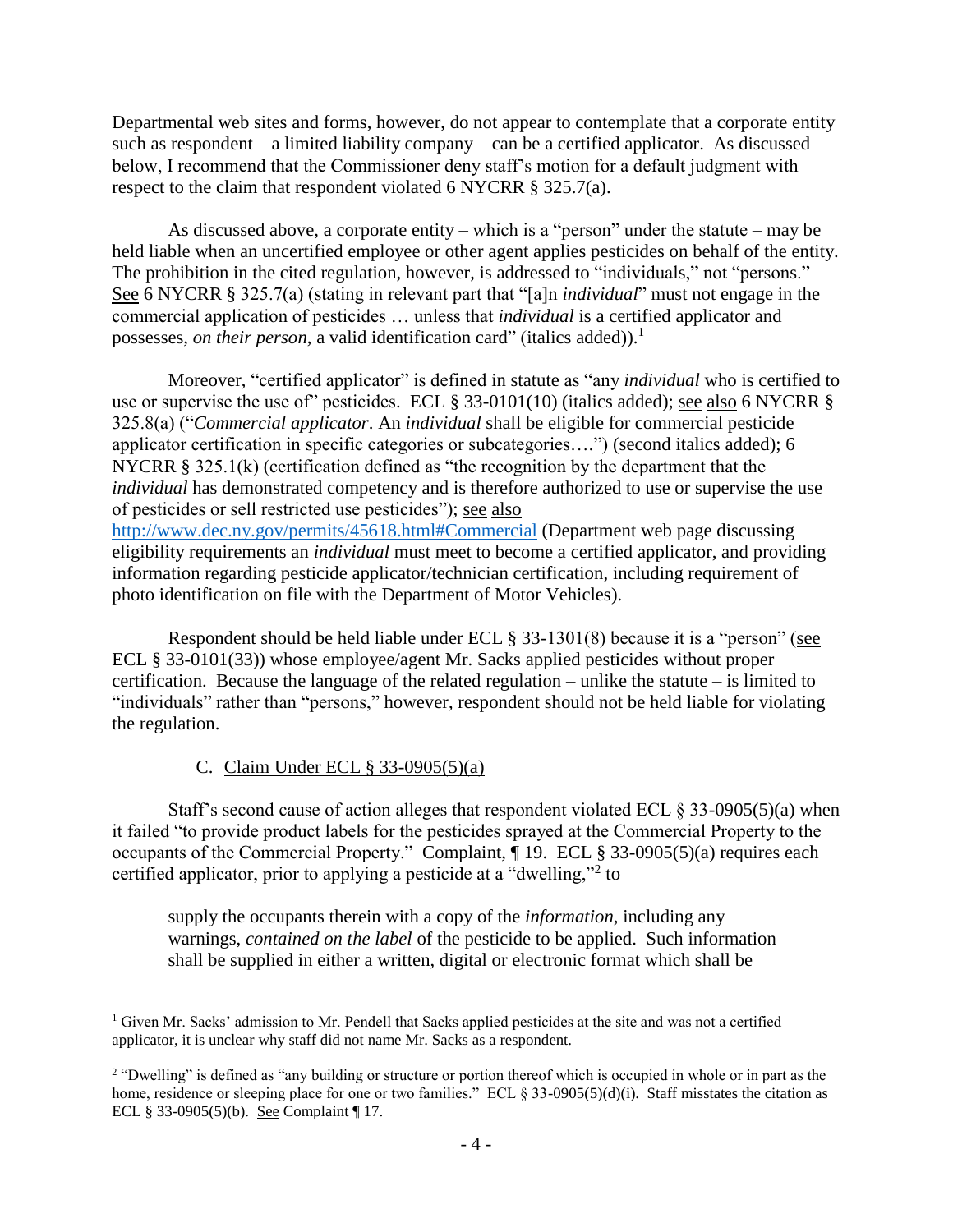determined by the occupants of such dwelling, provided however that the certified applicator must also have a written copy of such information in his/her possession.

## ECL § 33-0905(5)(a) (italics added).

Given the language in the statute, I find that staff has not provided proof sufficient to support its claim for purposes of its motion for a default judgment. As the italicized portion of the quoted statute above reflects, the statute does not require that a certified applicator provide the actual product labels to dwelling occupants prior to application of the pesticides. Rather, the statute requires that the applicator provide the *information* that is contained in the label, and authorizes the applicator to provide such information in any of several ways. Staff alleges (and staff's witness states in his affidavit) only that respondent failed to provide product labels to occupants of the dwelling at the site. See Complaint, ¶ 18; Pendell Aff. ¶ 21. Such allegation, without more (such as an allegation, and assertion by a fact witness, that respondent failed to provide the required information in any of the other formats authorized by the statute) is insufficient to support the claim. See Matter of Gibson, Order of the Commissioner, July 5, 2016, at 2.

I therefore recommend that the Commissioner deny staff's motion for default judgment with respect to the second cause of action.

# III. Civil Penalty

ECL § 71-2907(1) provides for a penalty of up to \$5,000 for a first violation of "any provision of [ECL] article 33 … or any rule, regulation or order issued thereunder," and up to \$10,000 for each subsequent offense. Staff seeks a penalty of \$2,000, comprised of (i) \$1,000 for the violations of ECL  $\S$  33-1301(8) and 6 NYCRR  $\S$  325.7(a); and (ii) \$1,000 for the violation of ECL § 33-0905(5). See Pendell Aff. ¶¶ 24-26. In determining the requested penalty, staff utilized the Department's Civil Penalty Policy (DEE-1, June 20, 1990) and Pesticide Enforcement Policy (DEE-12, Rev. March 26, 1993). See id.; see also Tinsley Affirmation ¶ 12.

Because I am recommending that the Commissioner find liability on only one of the causes of action, I recommend that the Commissioner impose a civil penalty of \$1,000, which amount is, on this record, authorized and appropriate.

## IV. Remedial Relief

In addition to a finding of liability and the imposition of a civil penalty, staff requests that the Commissioner's order direct that respondent "shall no longer offer the service of commercial pesticide application unless he has complied with all applicable pesticide regulations and laws." See Complaint, Wherefore Clause,  $\P\P$  II; see also Tinsley Affirmation  $\P$  13(d) (similar language but using the word "it" rather than "he").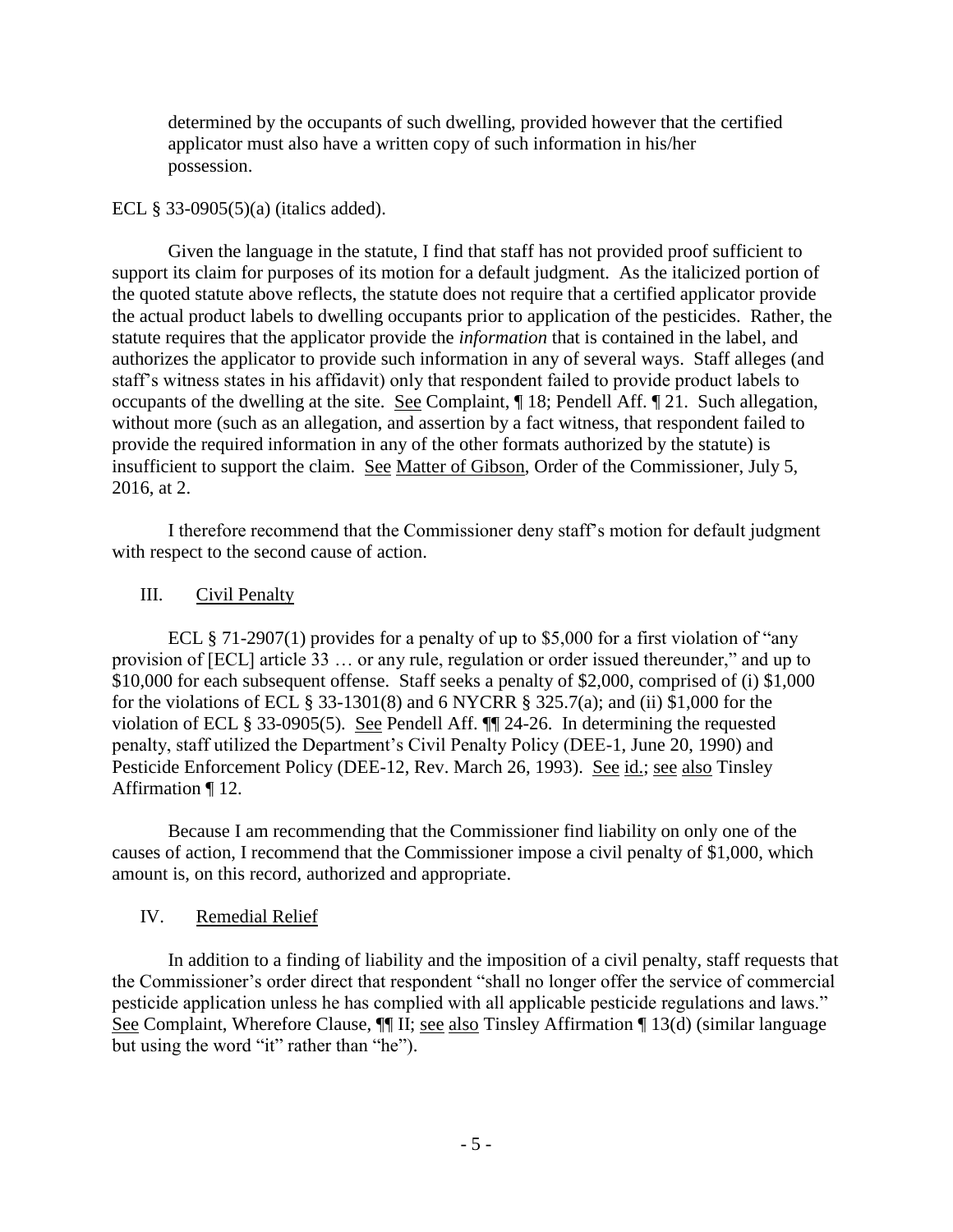Staff's request is unnecessary. Respondent is already required to comply with the ECL and relevant regulations. I therefore recommend that the Commissioner deny staff's request as unnecessary.

# V. Recommendations

Based on the foregoing, I recommend that the Commissioner issue an order:

- A. Granting staff's motion for a default judgment with respect to the claim in the first cause of action that respondent violated ECL § 33-1301(8).
- B. Otherwise denying staff's motion for a default judgment.
- C. Holding that respondent violated ECL § 33-1301(8) as alleged in the first cause of action.
- D. Imposing on respondent a civil penalty in the amount of one thousand dollars (\$1,000), to be paid within thirty (30) days of service on respondent of the Commissioner's order.

/s/

D. Scott Bassinson Administrative Law Judge

\_\_\_\_\_\_\_\_\_\_\_\_\_\_\_\_\_\_\_\_\_\_\_\_\_\_\_\_\_\_\_

Dated: May 17, 2016 Albany, New York